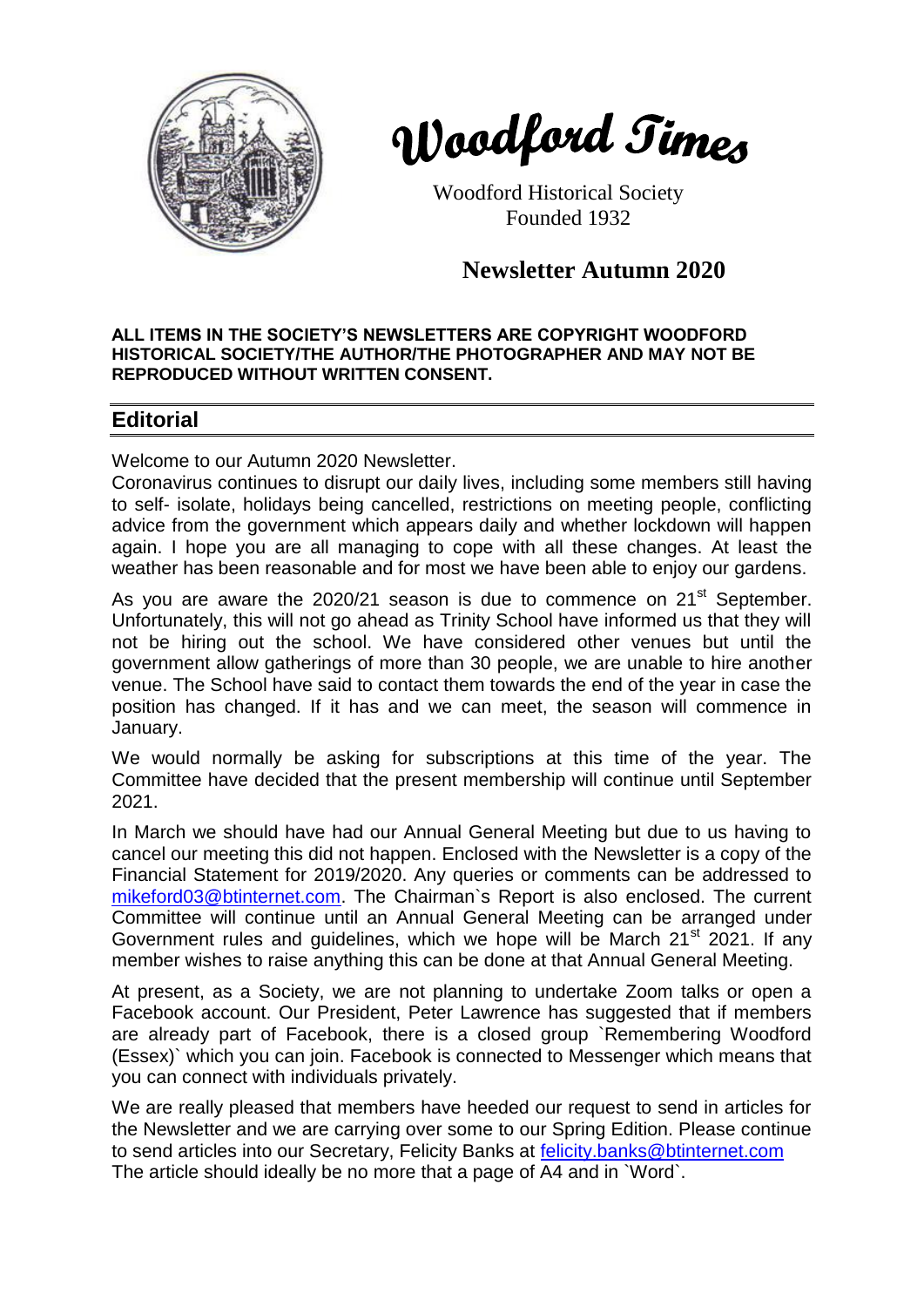I hope you enjoy this Newsletter and I will write again in early December to update you all on what is happening with the Society in 2021.

Continue to take care and look after yourselves. I hope it will not be too long before we can all meet up.

Sue Ralph

## **POSTCARD FROM THE PRESIDENT**



As this "postcard" is being compiled whilst the storm clouds of coronavirus are above us, first and foremost I would like to wish you all well and hope you managing your lives during this almost siege like situation. On the lighter side of this imposed interregnum, locally I was asked to contribute a piece for the newsletter covering Linda's National Coastwatch Station at Cromer. I thought it was an opportunity to educate the locals

living along the North Norfolk coast about some of the links with south west Essex. Therefore at this extraordinary time, here is an edited version but next time I'll be adding more connections with the Woodford Buxtons, Gurney-Fowlers et al, plus a few cousins and in-laws that holidayed in Norfolk.

In the meantime, please keep yourselves safe but perhaps when you read this newsletter, life will be better for everybody.

Best wishes

Peter

## **CROMER – A VICTORIAN RESORT**

When Linda asked me to compile a local history piece for the Coastwatch newsletter, it was opportunity for me to feed in my knowledge of the area in and around Cromer, frequented by some of the most influential families from London's Victorian banking and business community, who by marriage



came together to share their business, religious and social values. The three main families were the Gurneys of Norwich, the Buxtons of Essex and the Barclays of Essex and elsewhere. Additional "add-on" families I'll mention later.

Long before Linda and I moved to Norfolk this was a history well known to me. One of these families, the Buxtons, originated in our home county of Essex with one of their many country houses, Knighton, located in Woodford where Linda and I grew up. It's a complicated story because these families, as they intermarried over the generations, often used each other's surnames for their children but I'll try and make it as simple as possible.

I'll start in the early 19<sup>th</sup> century with Sir Thomas Fowell Buxton who, with William Wilberforce being the initial driving force, brought the anti-slavery Bill through Parliament to Royal Assent and for that he became known as "The Liberator". Sir Thomas married Hannah Gurney of Earlham, Norwich and his sister-in-law Elizabeth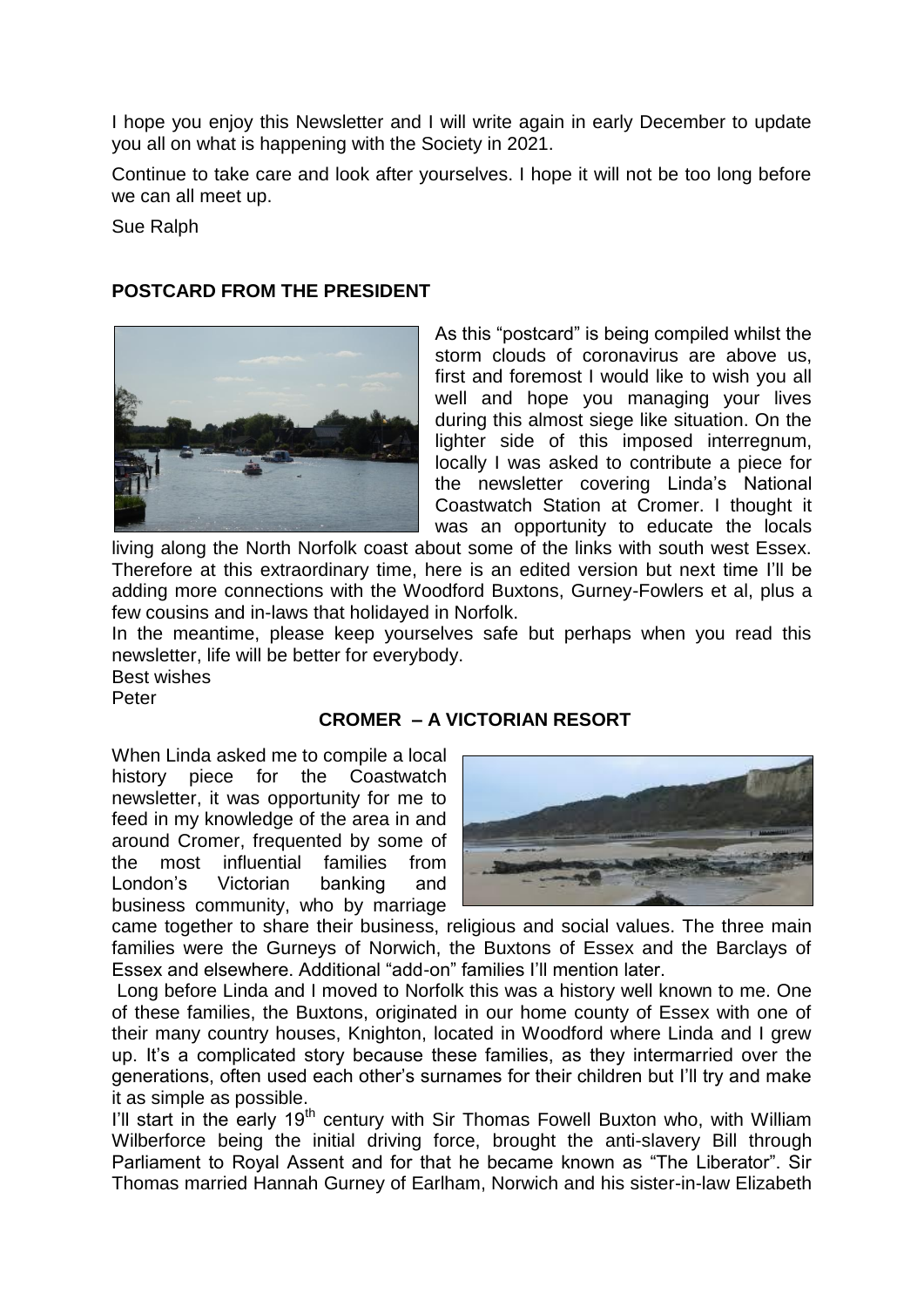Gurney later became better known by her married name, Elizabeth Fry. Therefore, a radical thinking Anglican family from Essex married into a wealthy Quaker banking family. The Gurneys had already married into the Barclay family, who were operating in London, together with the Hoares, Pelhams and Birkbecks, all mainly Quaker kinsmen. There was also the Ruggles-Brise family of Spains Hall, Finchingfield, Essex. Incidentally, many years ago I met Sir John Ruggles-Brise at his house when he was Lord Lieutenant of Essex. His grandson recently sold his ancestral home to the chef, Jamie Oliver, part of a  $21<sup>st</sup>$  century Essex family of influence !!

The Barclay family were the first to holiday on the north Norfolk coast and they bought an old farmhouse called Northrepps Hall in 1792. They were quickly joined by their kinsmen, the Gurneys and by the mid  $19<sup>th</sup>$  century, further kinsmen, the Buxtons joined in. For over a century this property appears to have changed hands between the families as the generations evolved. A direct railway service from London Liverpool Street to Cromer High Station began in 1877, followed by a westerly route to Cromer Beach (today's station) in 1887. Northrepps Hall was situated conveniently for Cromer High station, as it was on the main road into Cromer, at the junction with today's Station Road. It would have been a short carriage drive to the Hall, via a Lime tree lined avenue. Both the Hall and the avenue survive. Northrepps became the main gathering place for the families when they holidayed together. By the end of the Victorian period and well into the  $20<sup>th</sup>$  century Northrepps Hall had been extended several times. In addition, these families owned or rented no less than 15 properties in Cromer, with others in Northrepps parish and Overstrand. As Lady Mildred Buxton of Colne House Cromer is recorded as saying, "Buxtons to the right of us, Barclays to the left, Gurneys, Hoares and Pelhams bellowed and roared". Lady Mildred was apparently getting fed up with so many relations around her at various times during the year. Their favourite locations to picnic, walk and bathe included the cliffs by Cromer lighthouse, Beeston, Runton Hills and Overstrand beach. They adopted several of the parish churches for worship and christenings, including Northrepps and Cromer. There are also several Buxton burials, Gurney and Buxton memorial plaques at St Martins, Overstrand. St Martin's is also the last resting place of Lady Battersea, who was a Rothchild.

#### **The British Mathews and W. C. Pantin Ltd at Woodford William Banks**

Looking at the British Gas works at the junction of Snakes Lane East and Chigwell Road in South Woodford, it is likely that few people would realise that during the 1920s, this was the manufacturing site for the "British Mathews / W&C Pantin: Manufacture of conveyers & Elevators".

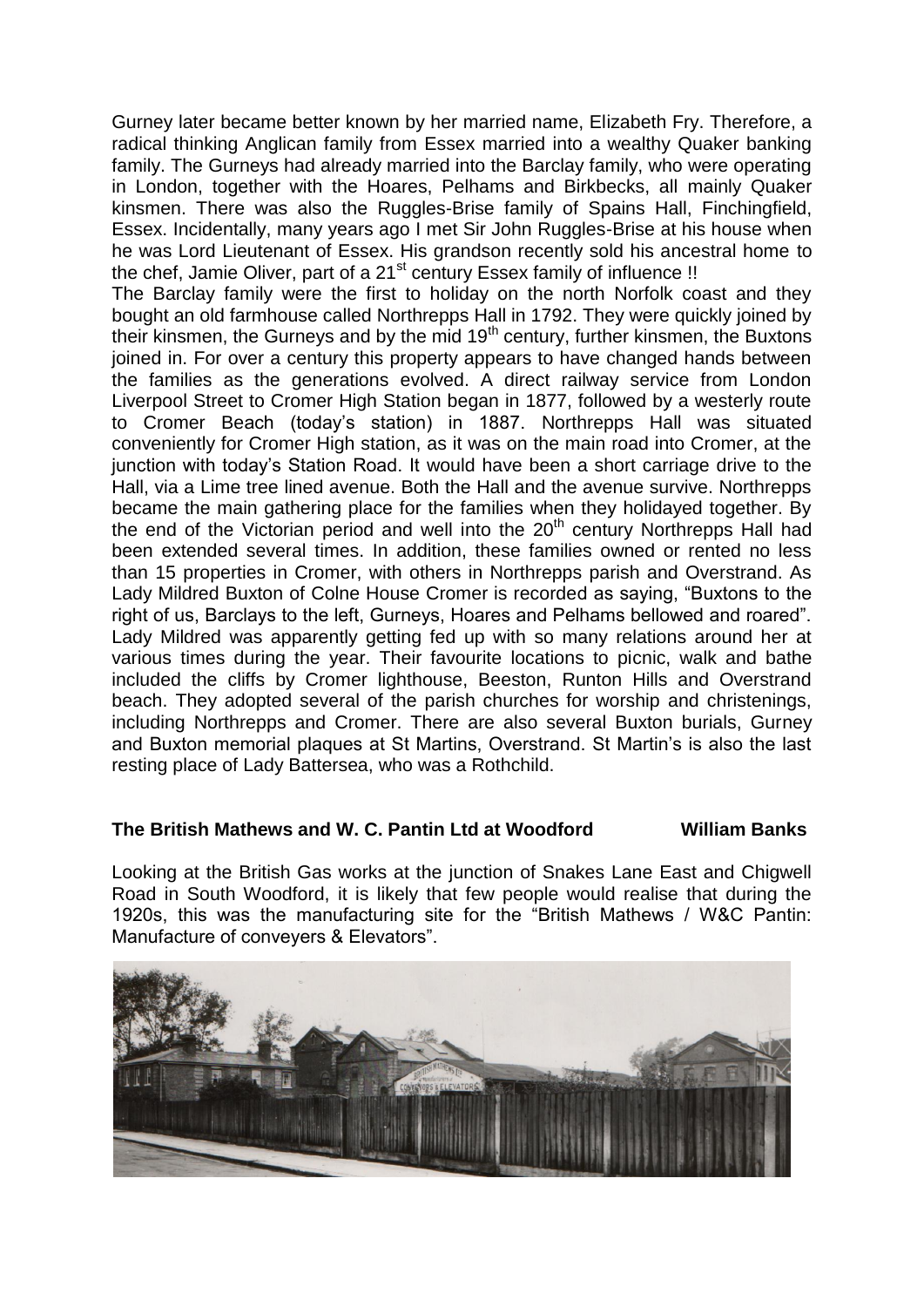The history of the company dates back to the 17th Century where Thomas Pantin was trading in various commodities including brushes and boxwood. Later generations of the Pantin family set up the British Mathews as division of W&C Pantin moving the business into the design and manufacture of conveyer and elevator systems.

The company initially had offices in Upper Thames Street in London but moved manufacturing to the disused gas works at South Woodford during the 1920's. A hand written history reported that conditions at the Woodford factory were harsh and in the winter months, the workforce had to dry their overalls over oil burners before starting work as the workshops were so damp. All the factory equipment was belt driven by a pair of engines that ran from town gas. These same engines potentially also generated any electricity the site required. Eventually the business outgrew both its London and Woodford sites and in 1937, the entire operation was moved to the former Cottis brick and nail making site close to Epping station.

Over the decades, the Woodford & Epping sites designed, manufactured and installed conveyers systems that were shipped around the world that were used to load materials onto trucks, moved beer barrels for leading breweries, moved vehicles around at Ford's Dagenham plant as well as special projects at the great steel mills of the North who needed heavy conveyers to move the 30 ton coils of sheet steel. Other projects saw Pantin lines conveying luggage at the arrivals terminals of Heathrow, tins of pet food in Peterborough along with a multitude of other factories that required goods to be transported around a site.

In the early 1980's demand started to fall and unfortunate delays in contracts, cheaper imports and the recession of the mid-1980s placed a financial strain on the business that could not be sustained. The company was sold, the business was transferred to Rochester and the Epping site closed in the late 1980s.

If you look for evidence of the Woodford site today it is hard to find any information however many locals in Epping still remember the company from its days in Centre Drive, Epping.

More information and many photographs of the Woodford site can be found on a dedicated Facebook page; search for The British Mathews & W&C Pantin.

## **VE Day / VJ Day 1945 / VJ Parades 1946. Joe Branson**

On Friday 8th May our Nation celebrated VE Day, it was also a Bank Holiday which temporarily replaced the normal May Day Bank Holiday, but you will notice I also mention VJ Day which took place on August 15 and the two dates have to be inextricably linked. VE Day was not 'the end of the war' and to quote a certain Prime Minister "but it is the start of the beginning of the end of war" and this was one of my abiding memories associated with that great day in 1945. On 7th May the BBC announced officially that Germany surrendered and the following two days were to be declared Public Holidays. You could almost hear the great sigh of relief when that news arrived, and thousands quickly gathered in the streets to put into action their plans for the next two days of celebrations.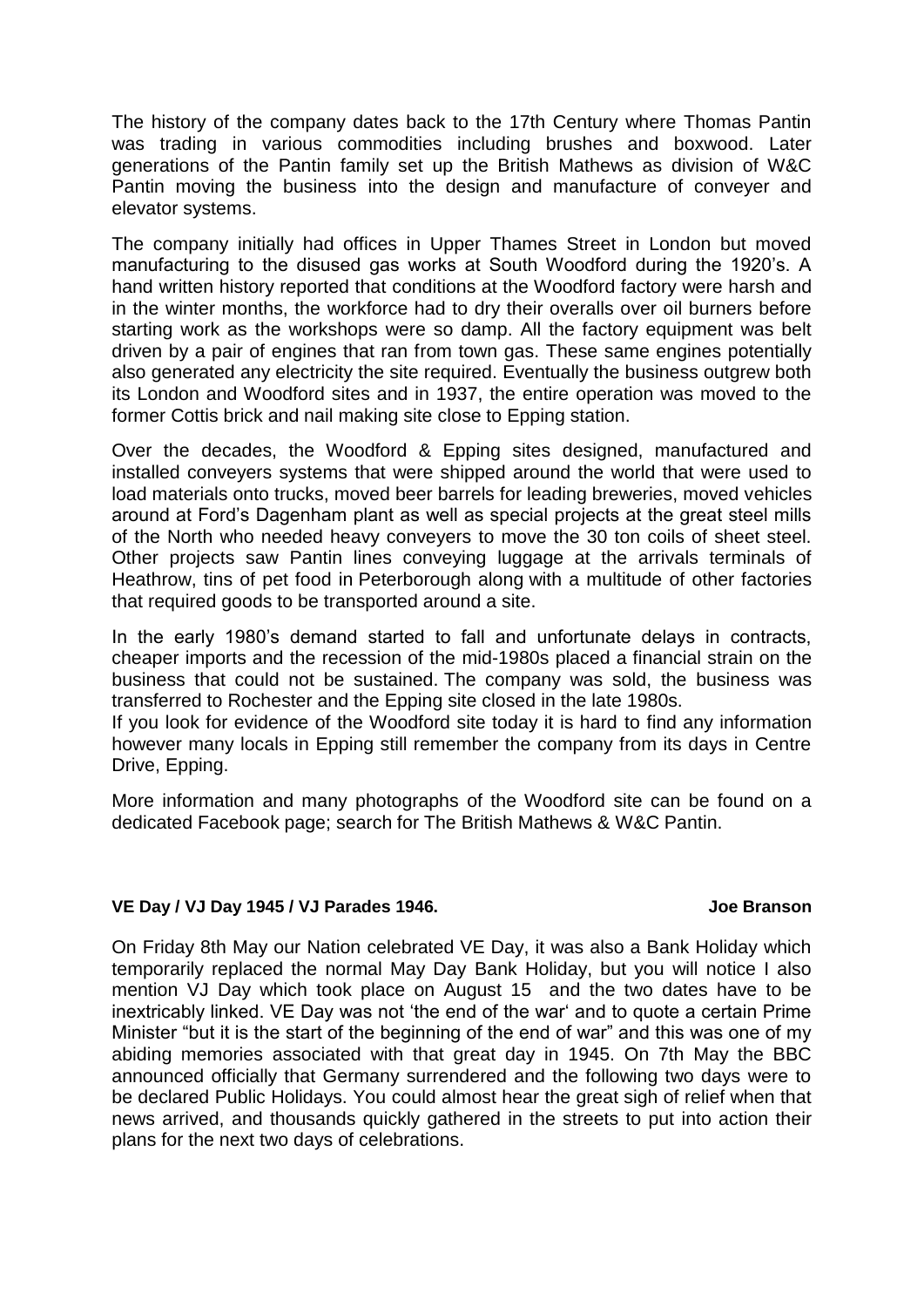At the time I was nearly eleven and lived in Woodford Green with my family. My father a civil engineer had been working for the American company Blaw Knox since the late 30's and throughout the war had been employed on the designs for USAF Airfields in the UK, culminating in 1944 with the joint construction of the 'Mulberry Harbours'. His job meant he would be simply 'be away from home' for two or three days at a time, hence our family's sense of relief on May  $7<sup>th</sup>$ . One third of our nation was still at war, the "forgotten Army" and as a child one could sense how upsetting this was for those families.



My father had decided that when the great day arrived, we would take the 38A bus from Woodford direct to Piccadilly Circus. The trip provided a wonderful memory as we proceeded through a celebrating East End, Walthamstow, Leyton, Clapton, Hackney, Islington and finally Shaftesbury Avenue where we got off and walked to Piccadilly Circus. There were hundreds of servicemen from every possible nationality all celebrating. In

November 1918 my father, aged 16 was taken to Piccadilly by his father to celebrate The Armistice and had climbed a certain lamppost in Piccadilly. He hoped to take me to the very same lamppost, which he did.

After Piccadilly we went to Leicester Square, then Tottenham Court Road and back to Shaftesbury Avenue to await the 38A bus to return home. It was late afternoon and the 'real' celebrations were well under way. Every street or park hosted a party and enjoyed food which had been saved from precious rations over the preceding 12 months. These parties were entirely for the children, especially those born in 1940 who had never known what 'peace' meant. I am grateful my father allowed me to experience all this as I remember it all to this day and that he was able to achieve his ambition and to emulate his father in 1918.

However, as I said at the beginning, this in no way marked the 'end of the war'. If any of those celebrating families had a relative serving in the war, then it would be another two years before he would be de-mobbed for good. That is why VE Day is so inextricably linked to VJ Day just 3 months later. On August 15th 1945 and then the final Victory Parades in London on 8th June 1946, I was privileged to be at all these events.

Even I could sense that the Nation on  $8<sup>th</sup>$ . May, was divided into those who could celebrate and those who had family members still serving in the 'Forgotten Army' in the Far East and preparing for the Allied attack on Japan. We knew many who had a relative in the Far East. VE Day was great for some, but for many others there would be another three months worrying wait.

After the two days of Bank Holiday, it was very quickly back to normal for almost all of the population. Everybody was now aware that only our POW's would be immediately released and the remaining countless thousands of troops would not be de-mobbed for at least another two years. All the wartime hardships continued, and rationing became worse, as an 11 year old, I quickly realised, that my five pre-war years of unlimited sweets and fruits would remain a distant memory. It was not until 1953 in Lagos, Nigeria where I was serving as a National Serviceman that I again experienced being able to buy anything in the newly introduced supermarkets, free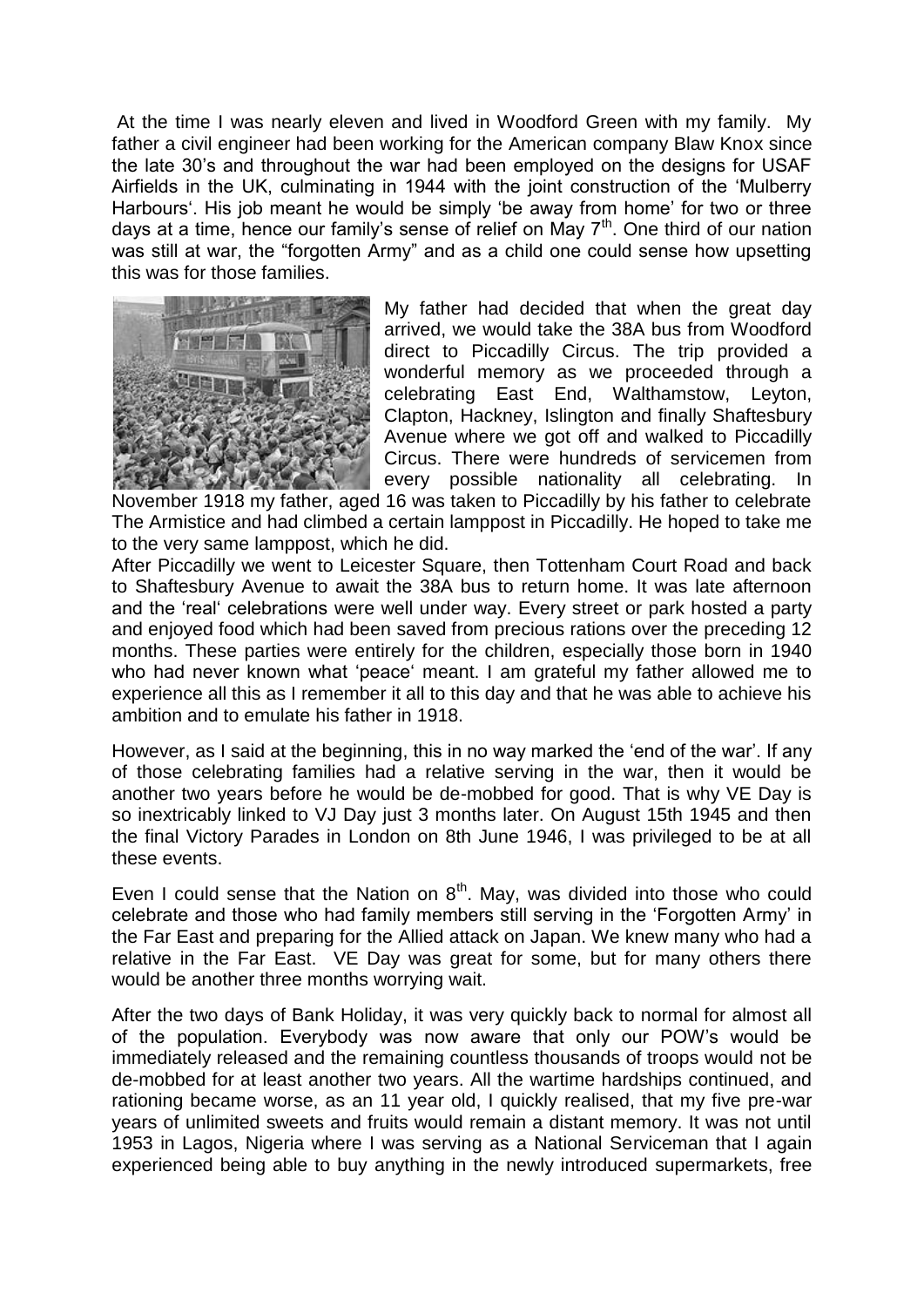of rationing!! My parents and thousands of others were angry that our troops with American help were engaged in re-establishing our beaten enemies, especially the German and Italian car industry.

The BBC radio and cinema news reels kept us up to date. The Allies were to mount a formidable invasion of Japan, led by the USA. No matter how young you were, we all waited with bated breath until, Hiroshima and Nagasaki – the Atomic Bomb! Japan paid a terrible price and the legacy lingers on. Within 24 hours the war was **REALLY** over, and everyone breathed a sigh of relief and made preparations for VJ Day. The actual accepted VJ Day in Great Britain was designated as August 15 1945 and this was immediately followed by all the impromptu parties that followed VE Day. It was now August, I had left my Prep school and was already nervously getting prepared to commence at the formidable boys, long established (1527) Grammar School in Walthamstow.

The final chapter of "The War is over". Ten months pass until on 8th June 1946 London staged a never emulated parade in celebration of all the momentous events of 1945. The first part of the parade was staged in The Mall in front of the Royal Family and comprised the Supreme Allied Commanders riding in open cars - Churchill, Attlee etc. This part of the parade then merged with the main group known as The Mechanised Group. It was 4 miles long and comprised over 500 vehicles and seemed, to me, to include troops and vehicles from throughout the Empire and our Allies. This article as you will realise, are my personal experiences and on this great and final day, I was there!! Throughout the war my father's London Offices were almost exactly opposite St. Pancras Station and on the second floor. It gave me a grandstand view of the whole parade - a kaleidoscope of cars, bands, vehicles, famous personages and hundreds of marching troops from throughout the Empire and our Allies. There was no television, everything was covered by Pathe and other newsreel companies, backed up by newspapers and magazines. It is hard to realise today that unless you were there, the earliest you would see pictures would be in the following day's newspapers or your next visit to the cinema. I am sure those of my age group will have similar memories.

The true end finally for me and millions of others was 8 June 1946 when we could all worry about was rationing, the 'Cold War', school and last but not least, also being called up on 2nd January 1953 to commence my own National Service being a direct result of September 3rd 1939.

#### **Another Difficult Time Another Difficult Time**



I started at Bancroft's School in 1943, which was the middle of WWII, a very difficult time. Because of rationing which included clothes, there was no compulsion to wear school uniform. Day boys living within 1 mile of the school, which included me, were not allowed to stay for school dinner because of strict rationing. This annoyed my mother because school dinners were off ration so I was sent to a British Restaurant which was also off ration.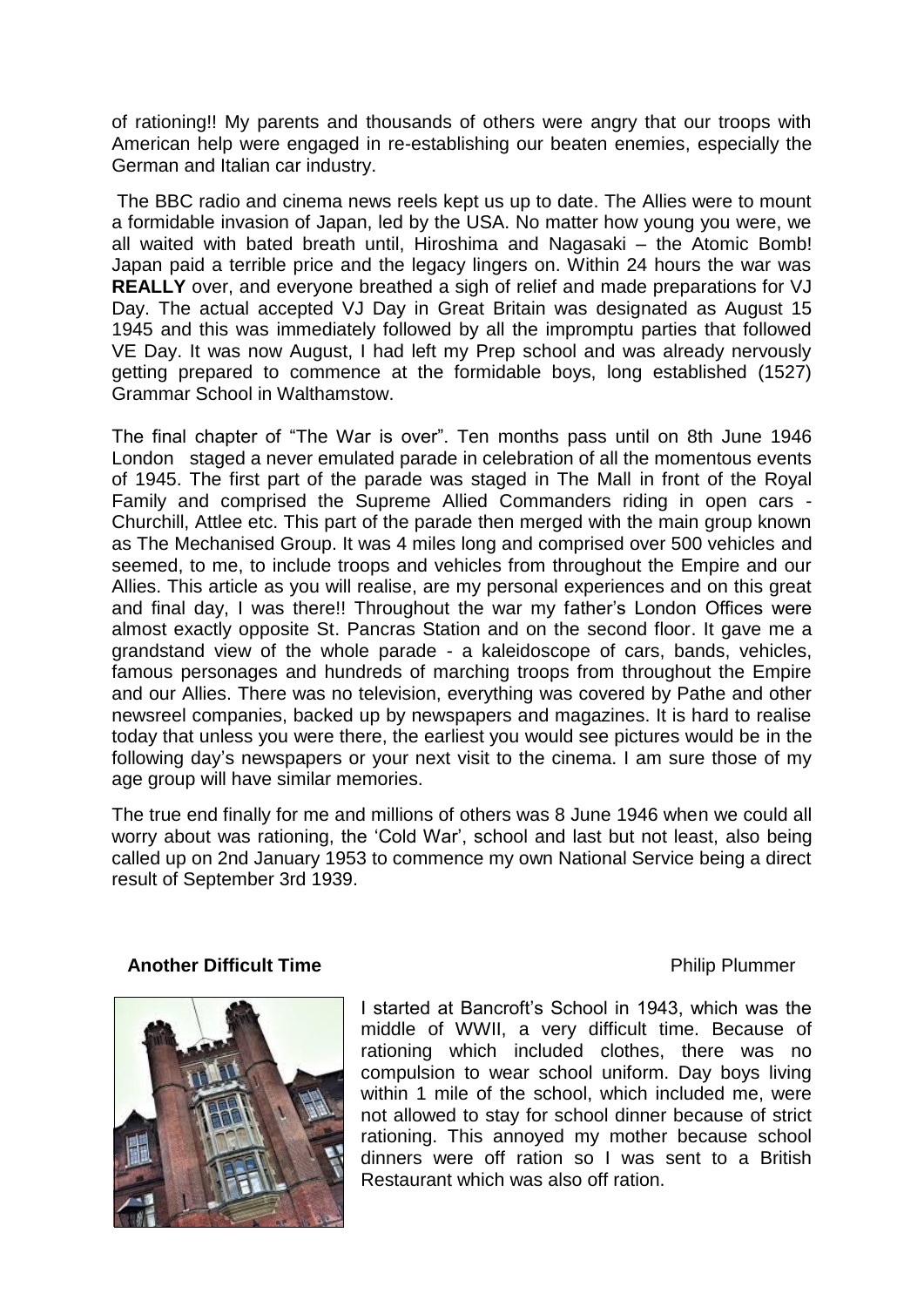British Restaurants were set up in 1941 by the Minister of food, Lord Woolton. Winston Churchill (the PM and MP for Woodford) approved of the plan but did not like Woolton's proposed name – Communal Feeding Centres. Churchill chose the name, 'British Restaurants'<sup>\*</sup>. There was a British Restaurant in Woodford set up in the church hall next to St Mary's Parish Church in the High Road. I didn't go there because there was a British Restaurant at Buckhurst Hill nearer to school. It was located in the High Road on the corner Gladstone Road, in a large house. The site is now occupied by a block of apartments. A satisfactory meal was provided (I thought it was better than a school dinner). If my memory is right the main course was 1/ and the dessert 6d.

Bags and satchels were difficult to come by and books required for homework I carried in my hand. Going to school one wet morning there was some horse play on the upper deck of the No. 10A bus which had outside stairs. My books were thrown out of the bus onto the High Road by the Horse and Wells. I had to walk back to retrieve them. Fortunately there was little traffic but my Latin textbook was imprinted with a tyre mark.

These were difficult times but as a schoolboy I and many others just accepted these conditions and did not worry about them.

⃰ Reference –

*Eggs or Anarchy by William Sitwell published by Simon and Schaster 2016*.

## **Woodford Bombsites Map Robin North** Robin North

Regarding the WW2 Map of Bomb Sites, the following relates to the Air Raid of Monday 23rd September 1940 in South Woodford. From about 9.15 pm bombs had fallen on Gordon Road, Cheyne Avenue, Broadwalk, Chelmsford Road and Grove Hill, causing extensive damage and a burst water main. Then, a one ton land-mine, parachute mine, drifted silently down and exploded in Stanley Road. The blast area was 650 yards. My mother and 4 children, youngest 18 months, oldest 16 years, lived at 16 Stanley Road. The blast blew in all the windows, and blew all the doors down. My Mother and three of the children were in the basement, away from the

door, which came crashing down, so apart from light injuries and being covered in white plaster dust from the walls, they survived. Terrified but survived. My mother went outside to look for the oldest brother who worked in the Projection Room of the Plaza Cinema in George Lane. He had rushed home, dodging the falling shrapnel, to meet her at the house.

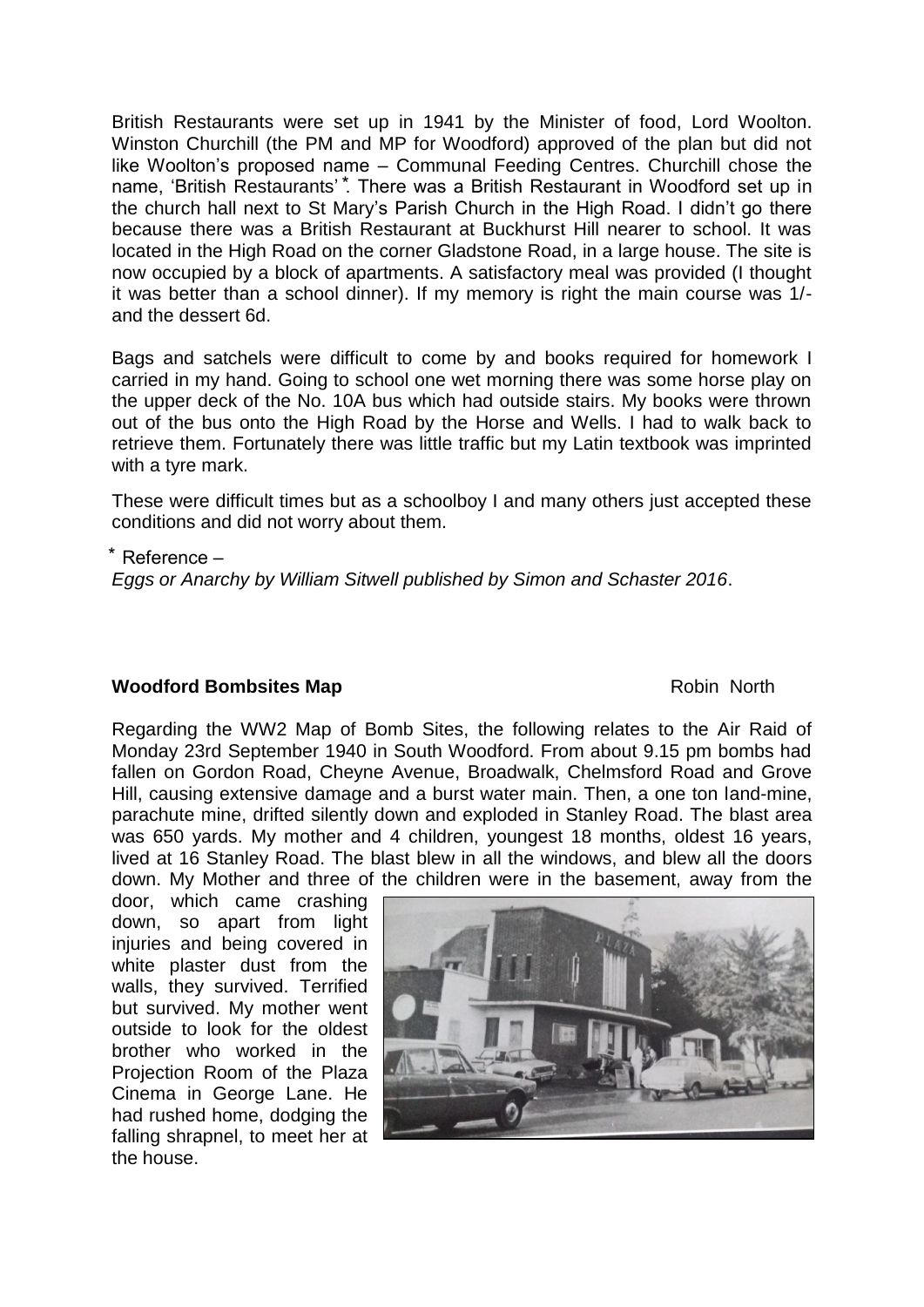The whole area was in a chaotic state. The house was uninhabitable. The next morning my mother and children with a few remaining belongings in suitcases traipsed down to South Woodford Station in George Lane on the way to safety with an Aunt in COVENTRY. Not long after, they were bombed out in the Coventry Blitz, but again survived.

On the night of the 23rd September 1940, the night of the landmine, the highest amount of fatalities occurred in one incident. Throughout the Blitz in the Woodford and Wanstead area SEVENTEEN people were killed, and dozens needed hospital treatment. Should the present locals of Woodford pass by Stanley Road and adjoining streets perhaps they may notice different house styles, and rebuilds amongst the Original houses that survived the night of the 23rd and indeed the remainder of the War.

## **GEORGE LANE TRAIL South Woodford**

George Lane is an ancient thoroughfare connecting the Upper Road (now the High Road) with the Lower Road (now Chigwell Road). The High Road to Woodford Wells from the 16c was known as a desirable area for the wealthy and boasted many fine houses. It was just a local road whereas the lower end of George Lane is one of Woodford`s oldest highways with travellers passing through since Saxon times. George Lane begins its known history as a rural service road.

The Woodford parish tithe map of 1838 clearly locates houses, buildings and fields in the area.

## **The George Inn**

Most of the front section of the building dates from the early 18c, while the rear was added in 1882. It stands on the site of an earlier inn known as Horns Inn in 1657, which was attached to 5 acres of land. Excavations show a building on the site since early 16c century. From 1657 to 1899 £5.00 of the annual rent had to be given to the parish poor. The George Inn is Grade II listed.



## **Rookery Estate and The Rookery**

Until 1835 the whole side of the north-east side of George lane was occupied by the Rookery estate, with the original mansion dating back to the  $17<sup>th</sup>$  century, sited around the current electricity depot in Eastwood Road. The house was owned by the Godfrey family who held important offices in the bank of England. The tall Corinthian column erected over the family vault in St Mary`s churchyard can still be seen. In the early 19<sup>th</sup> century a new house was built further down George Lane where the Post Office stands. In 1878 the house was divided in two with one half becoming Woodford College for Boys. The house was demolished in 1930.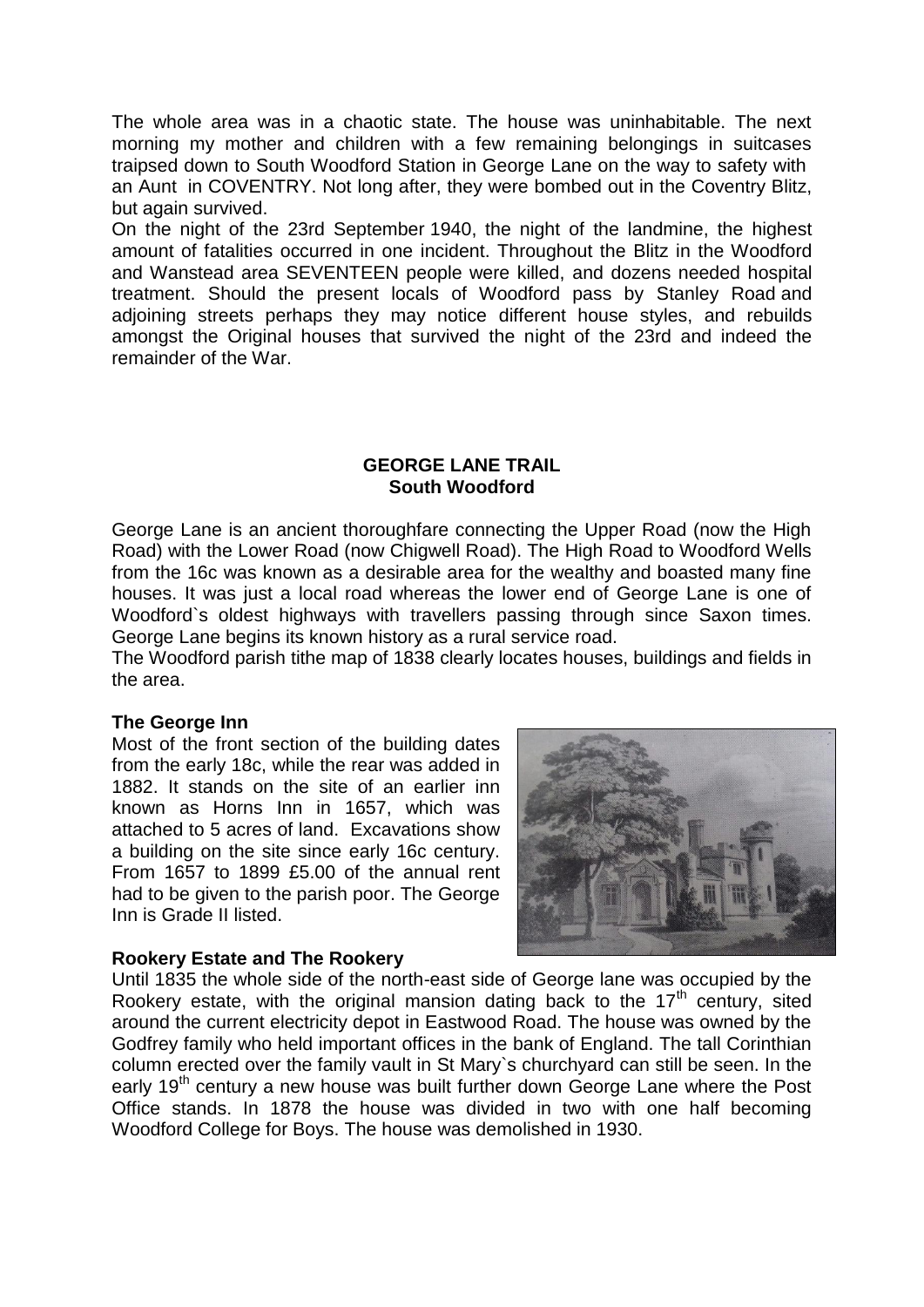#### **Grove Lodge**

In 1830 the top part of the Rookery estate was sold off and Grove Lodge was built, which still stands on the site of Waitrose supermarket. It was built in Tudor revival style and bears the date 1835. It is Grade II listed. On  $27<sup>th</sup>$  June 1990 it was damaged by fire.

#### **The Congregational Church**

The church was built together with the Woodford Lecture hall which stood at the rear of the church. Both were demolished in 1983 and Marks and made way for Bejams, then Iceland and now Marks and Spencer.

#### **The Plaza Cinema**

The Plaza cinema opened as the Woodford Picture Theatre in 1913.It was enlarged and renamed The Plaza in 1932, three years before The Majestic was built on the High Road. It was demolished in 1977after a fire and Sainsbury`s and other shops now stand on the site.

#### **Frithmans**

This house was built in the second half of the  $18<sup>th</sup>$  century and in 1851 it became a school. In the early 1920s Sylvia Pankhurst used the building to house refuge children when it was known as `The Creche`. Parts of the estate were sold off and eventually the house was demolished in 1932. The site is now occupied by shops and the International Stores.

#### **National Westminster Bank**

This was built on 1905 in Neo-Georgian style and is Grade 11 listed.

## **South Woodford Station**

Originally named `George Lane` when it opened in 1856. The main building was two storeyed to include the Stationmasters accommodation. Around 1910 it was rebuilt to its present single storey booking hall. When the level crossing gates were closed, the bridge was used by pedestrians and passengers. George lane was permanently severed when the railway was electrified and the Viaduct opened in 1948.

#### **The Railway Bell**

The Railway Public House was opened in 1880. The volunteer fire brigade engine used to be kept at the rear, and then later moved to Daisy Road.

#### **Station Passage**

This runs parallel to George Lane, behind the shops. It contained service tradesmen such as the blacksmith. The local name `Pig Alley` derived from the presence of an abattoir.

#### **The Railway Coffee Tavern**

It opened at nos 90 and 92 in 1887. It was later known as the Bishop`s Dining Rooms. The premises have since been divided into two shops and offices. The advert for the coffee house can still be seen on the end of the building, if standing on the station platform.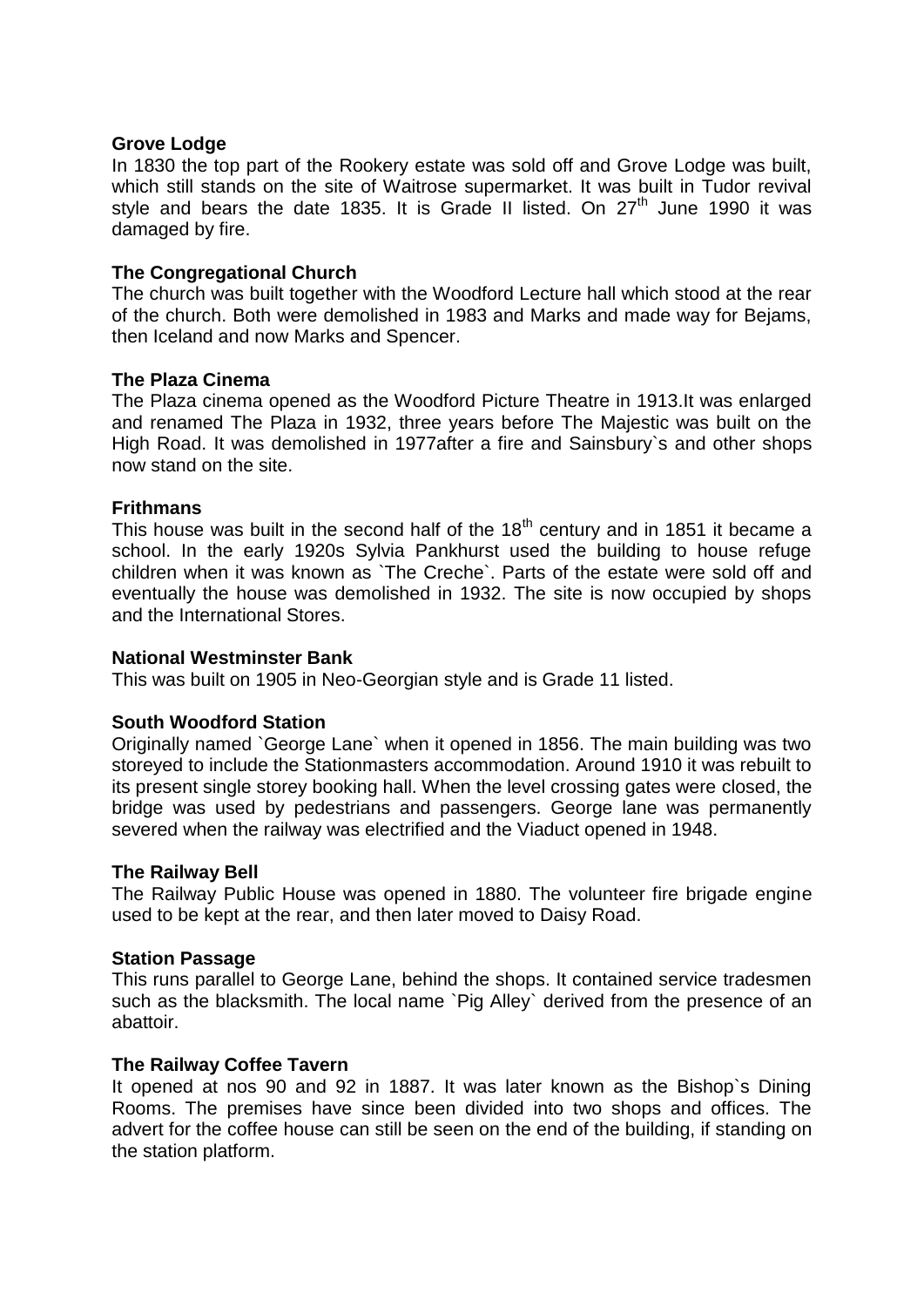#### **The Baptist Church**

This church was built in 1896 in  $13<sup>th</sup>$  century style.

#### **No 53 George Lane**

In 1887 this was the Cowslip Dairy and stands on the site of the Rookery farm buildings. It is now occupied by Woodford Motorcycles.

#### **Nos 52 and 54 Victoria Road**

They are mid-19<sup>th</sup> century weather-boarded cottages and are local listed.

#### **Vine Cottage**

No 2 Woodville Road was also built in the mid-19<sup>th</sup> century and was part of the Rookery Estate. It has now been enlarged and converted into flats.

#### **Chigwell Road/Hermon Hill**

This was originally known as The Lower Road and is one of the oldest roads in the Parish. It is thought to be the route taken by the procession which carried King Edmund`s body back from the protection of London to bury St Edmund`s in 1013.

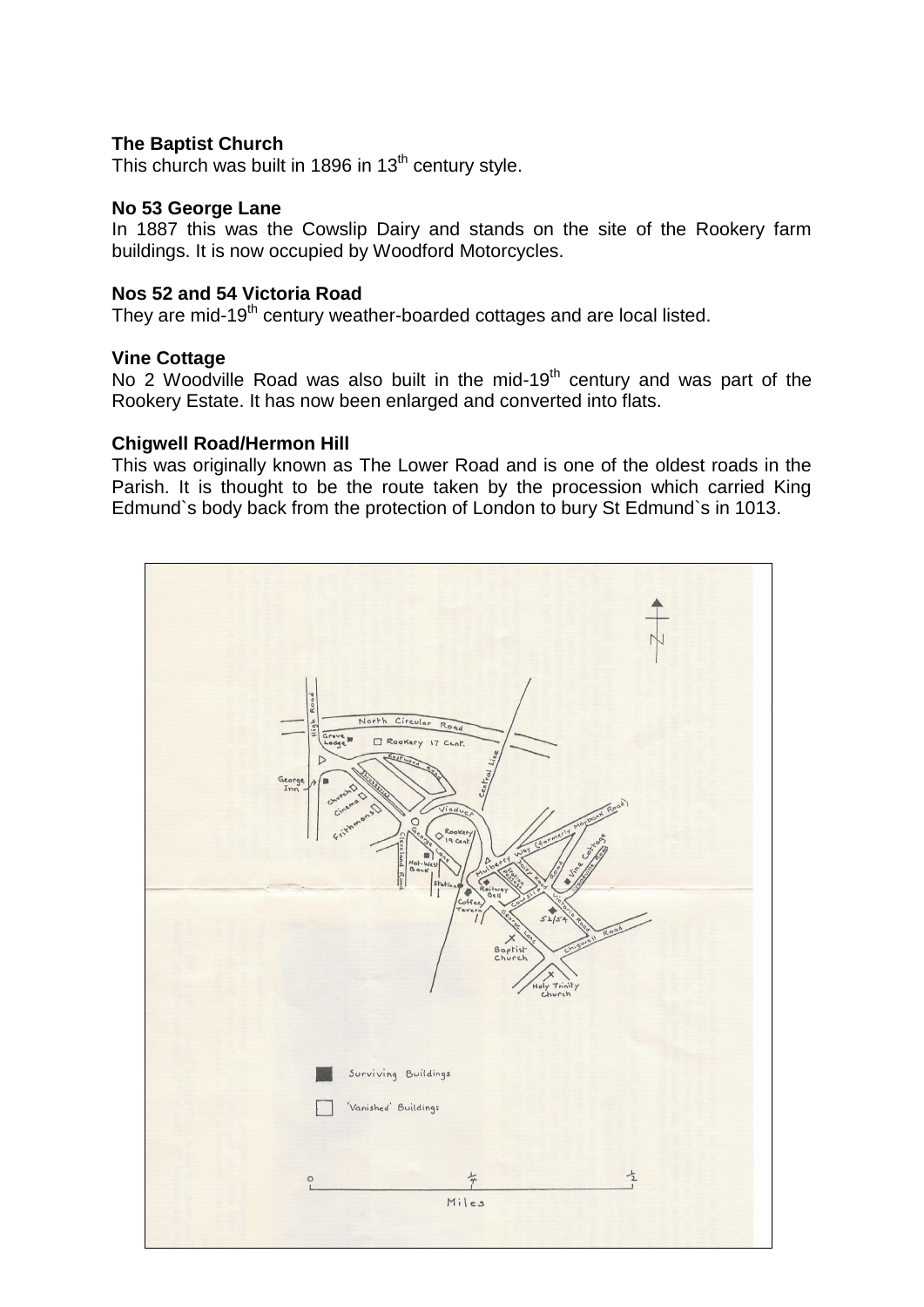## **Building Plans for Woodford**

It may not be widely known that the Museum and Heritage section of Redbridge Central Library holds – literally-- thousands of plans of buildings relating to different parts of the London Borough of Redbridge. These range from entire area, drainage, and street plans; churches and cinemas; stables and garages; down to alterations to houses including installing WCs and additional bedrooms. The majority of the plans are folded and stored in individual envelopes, and numbered for identification purposes. Some of the earliest plans are extremely fragile and care has to be taken when handling them. Some plans are so fragile that an indicator that they are not to be opened is made against the record.

However, it should be noted that not all plans are available – sometimes the original list records that the plan is missing and what has been left may be a document relating to the building. Where the original list records the exact location of the building, this still has some use to researchers but where we are left with simply "one house" in a particular street, the value of the record diminishes greatly.

The plans are kept separate according to the three distinct areas of the Borough – the dates to which they relate and the numbers involved are shown below:

| <b>Ilford Local Board &amp; UDC</b>    | 1885-1965 | 40,635 plans  |
|----------------------------------------|-----------|---------------|
| <b>Wanstead Local Board</b>            | 1854-1894 | 545 plans     |
| <b>Wanstead Urban District Council</b> | 1894-1934 | $2,418$ plans |
| Woodford Local Board & UDC             | 1873-1934 | 4,599 plans   |
| Wanstead & Woodford UDC                | 1934-1965 | 6,561 plans   |

A fellow member of the Ilford historical Society, Carol Franklin, completed the task of transferring the details of every Ilford plan onto Excel spreadsheets. The details include the following: Plan number, Month and Year, Building Type, House numbers, Company, Street name, Area of Ilford, Number of houses, Proposer, Builder, Architect etc. So, for example, if you wanted to search for every plan held by a particular builder – Cameron Corbett for instance – or were researching specific roads this could be done very quickly by filtering the information held on the spreadsheet.

Last year Sue Page, Development Librarian at the Redbridge Heritage Centre approached me to see whether I would like to carry out a similar job for Wanstead and Woodford. Wanstead was completed up to 1934 i.e. covered the Local Board and UDC plans by early January, and I gave a talk at the end of January in Wanstead Library about the growth of Wanstead and illustrated this using the building plans. So, onto Woodford. Until my work came to an abrupt halt when the Library was closed in March, I had reached 1886.

As a researcher into the streets and houses of this borough, the original plans and the lists are invaluable for my work into the growth of the area. This is especially true for the years before the earliest Kelly's Directory of 1899-1900, where details of when roads were laid out or the first houses built can be sketchy to say the least.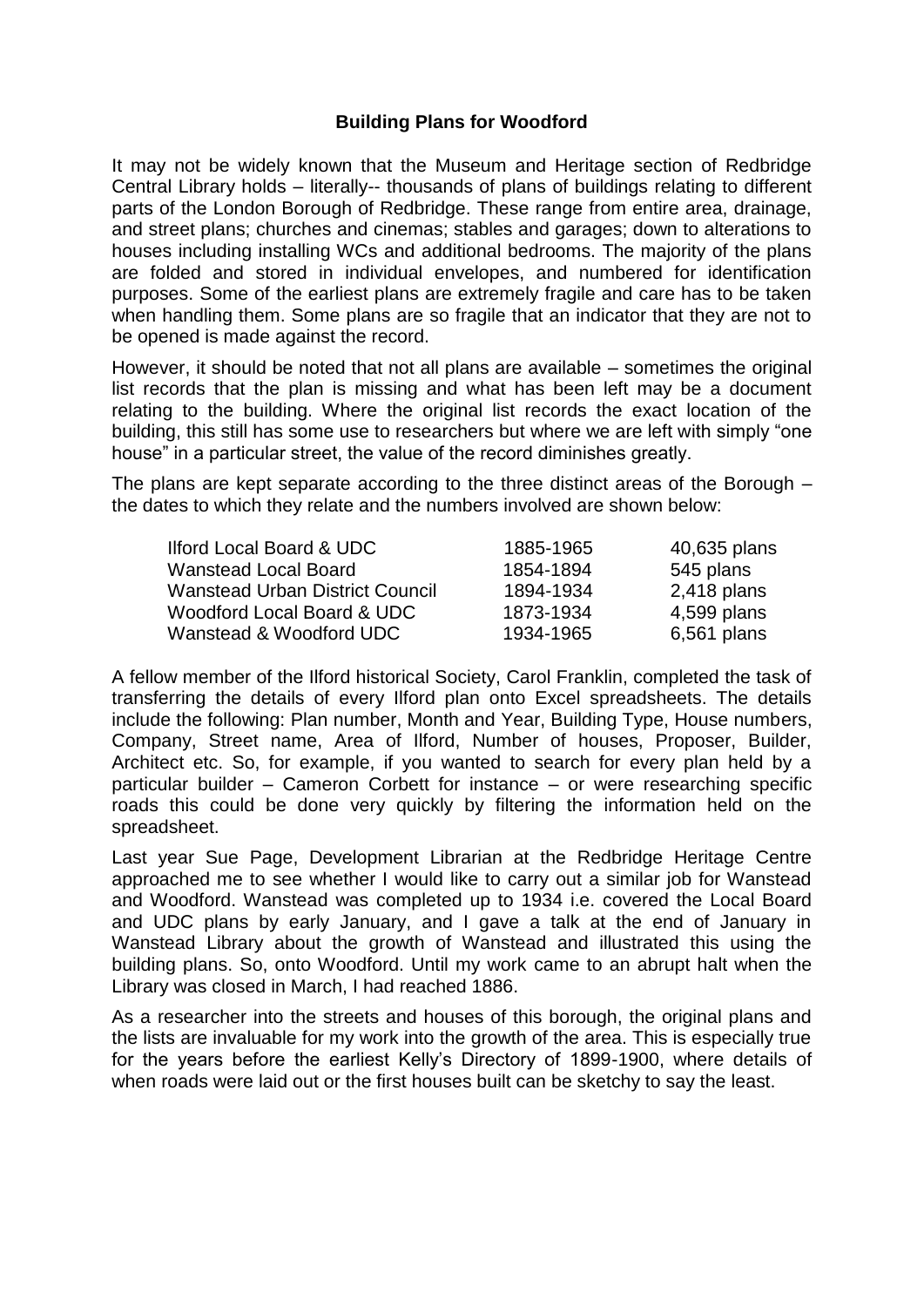

*Burley House, Woodford Road. Approved in 1882. Plan reproduced by kind permission of the Redbridge Heritage Centre*

Hopefully, by the time you read this we will have been allowed back into the heritage Centre and I can carry on where I left off.

Finally, one of the plans I listed for Wanstead was approval for building houses in Marlborough Road, one of which had the peculiar characteristic of having the boundary between Wanstead and Woodford running through it. As such, only part of the house was approved by Wanstead. At some point I hope to find the part that was approved by Woodford!

Enquiries on what the Heritage section holds on particular streets or buildings can be made to [info.heritage@visionrcl.org.uk.](mailto:info.heritage@visionrcl.org.uk) 
© Dr Colin Runeckles, 14<sup>th</sup> June 2020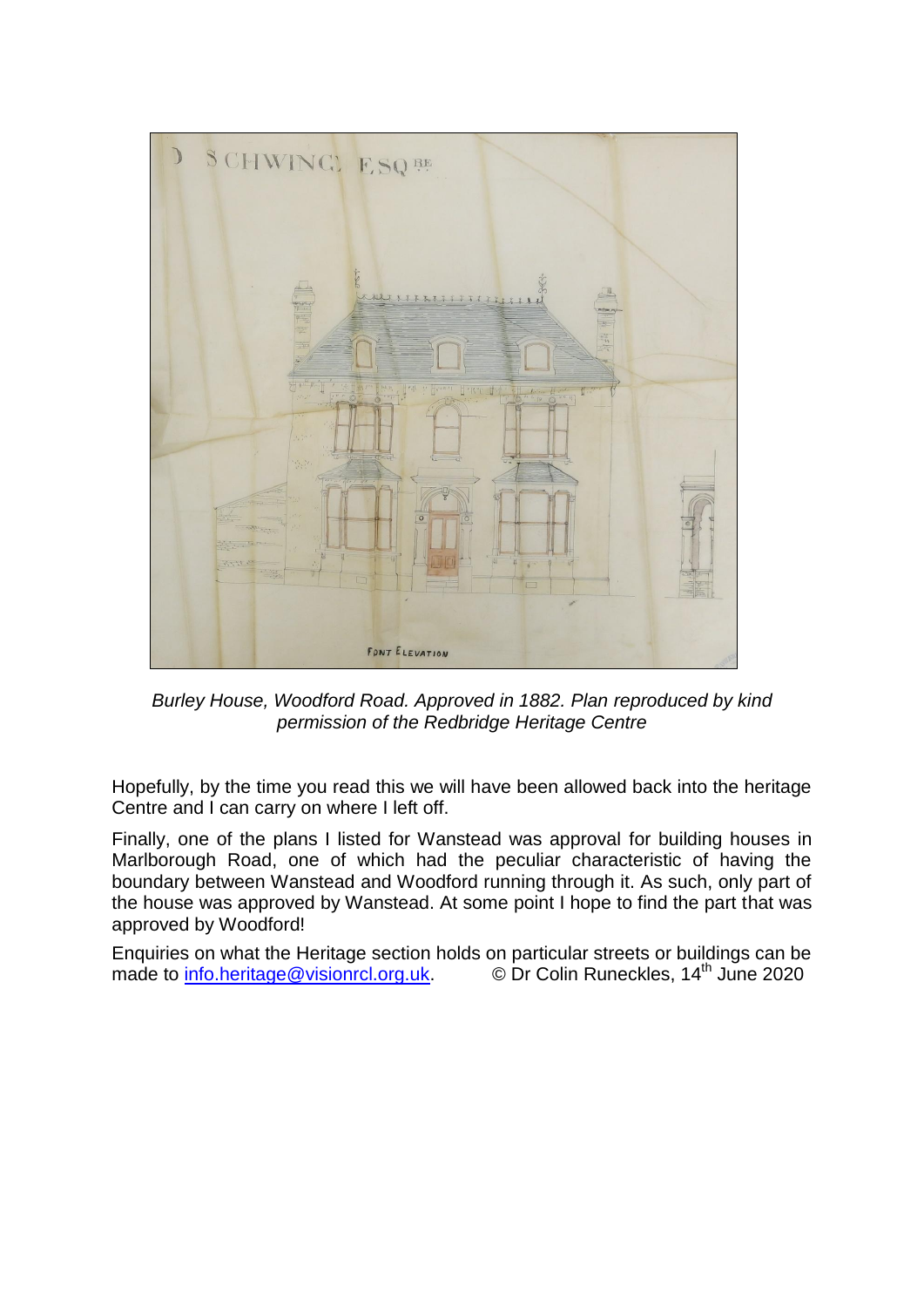# **Rev John Monins and Grove Hall** By Georgina Green

When I transcribed the tithe award for Woodford, about 25 years ago, I came across the name Rev John Monins who owned nearly 121 acres of land in the parish but did not live here. His property included the Grove Hall Estate which covered 35½ acres (occupied by Daniel Mildred) over 48 acres of farmland occupied by Peter Mallard of Salway Lodge, The Old Mill and farmland by the Roding, The George Inn and other property.

Then when I worked on the tithe award for the Ilford part of Barking I came across Monins again. He owned Clay Hall Farm, Dunspring Farm, Hedgmans Farm, Little Sparks Wood and some cottages, a total of 463 acres. He also owned 9 acres of marshland in Barking but none of this was occupied by him. He is shown as the 'occupier' of nearly 23 acres of wood and pasture in Wanstead, owned by Hon Wm Pole Tylney Long Wellesley, but there was no place of residence for him shown anywhere.

The answer to the puzzle lies with Grove Hall which was built opposite The George at South Woodford early in the 18<sup>th</sup> century by Sir Peter Eaton (c.1655 – 1730). Using the internet I can tell that he was the son of Capt Nicholas Eaton, shipmaster, shipowner and merchant who died in April 1667 and his wife Elizabeth. His will [PROB 11/640/292] mentions several children but he leaves the Woodford Estate to his daughter Mary, the widow of her cousin, Captain Nicholas Eaton, who had died the previous year. On her death it is to pass to her son Peter, his grandson. Peter died in 1769 and was buried with the family at Dover where a large memorial was erected by his cousin Hannah Markland.

The Monins connections came through Mary, sister of Sir Peter Eaton, who had married Thomas Monins of Dover. Their son, Reverend Richard Monins MA was named in the will of his uncle Sir Peter Eaton, as trustee of money left to his widow, Rev Richard's aunt. The Reverend John Monins (c.1786 – 1853), was the great grandson of Sir Peter Eaton's sister. His father had inherited Grove Hall and considerable additional property as heir to his cousins Peter Eaton and Hannah Markland. Rev John became rector of Ringwould at the age of 25 and he remained there for 42 years. He soon commissioned Sir John Soane, architect of the Bank of England, to build him a new rectory, the present Ringwould House.



Rev John Monins (d.1853) as a young man

By the time of the 1836 Tithe Commutation Act the Reverend John was both lord of the manor and rector of Ringwould, and the largest land owner in the parish. He had six children by his wife Mary Lee Carter, of whom four survived into adulthood. His daughters Georgiana, Mary Harriet and son John were all to die unmarried, but his eldest son the Reverend Richard Eaton Monins had married Emily, daughter of the Reverend John Chevallier of Aspall Hall, Suffolk in 1847. Their father was buried at Ringwould on 13 October 1853. For more information about his family see

<http://www.eastkenthistory.org.uk/people:monins-family>